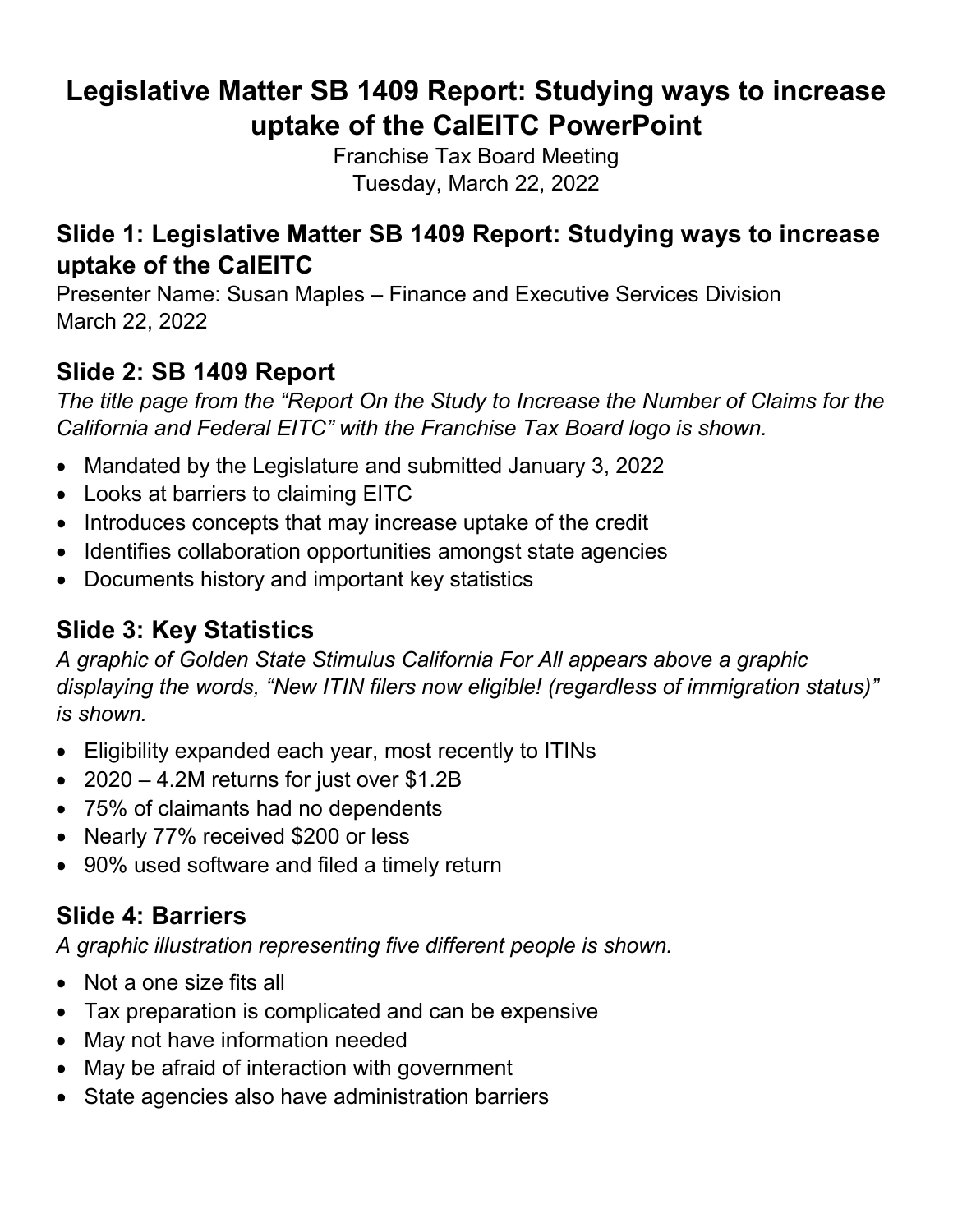## **Slide 5: Concepts**

*A photo of someone using a pen to write notes is shown.*

- Consolidated ideas into eight concepts to study
- No recommendations
- Report provides benefits and risks for each concept
- Discusses the barriers addressed by the concept
- Looks at administrative barriers and implementation

## **Slide 6: Concept A**

*A photo of a woman facing a laptop and looking out of a window with the CalFile logo displayed is shown.*

#### **Simplified Filing Portal**

- FTB already has CalFile
- Nearly all those who claim EITC are eligible
- Need a solution that incorporates a federal return
- Timing of data availability can be a challenge

# **Slide 7: Concept B**

*A photo of a woman holding a laptop while leaning against a wall showing computer servers is shown.*

#### **Pre-Population of Tax Returns**

- Relies completely on data available
- Study reviewed data held by peer state agencies
- Data showed differences in "household" vs. "tax" units
- Credit estimates for filers accurate only 37% of the time
- Able to use data to identify participants not appearing on a tax return

## **Slide 8: Concept C and D**

*A photo of a Franchise Tax Board employee using a computer to assist a taxpayer with tax preparation is shown. The VITA logo is also shown.*

### **Tax Prep/Education and Outreach**

- Tax preparation by State staff may need additional legal review
- Substantial overlap in public assistance and FTB databases
- Timing of outreach is critical
- Coordination amongst State entities is key
- Historical response to outreach has been small

# **Slide 9: Remaining Concepts**